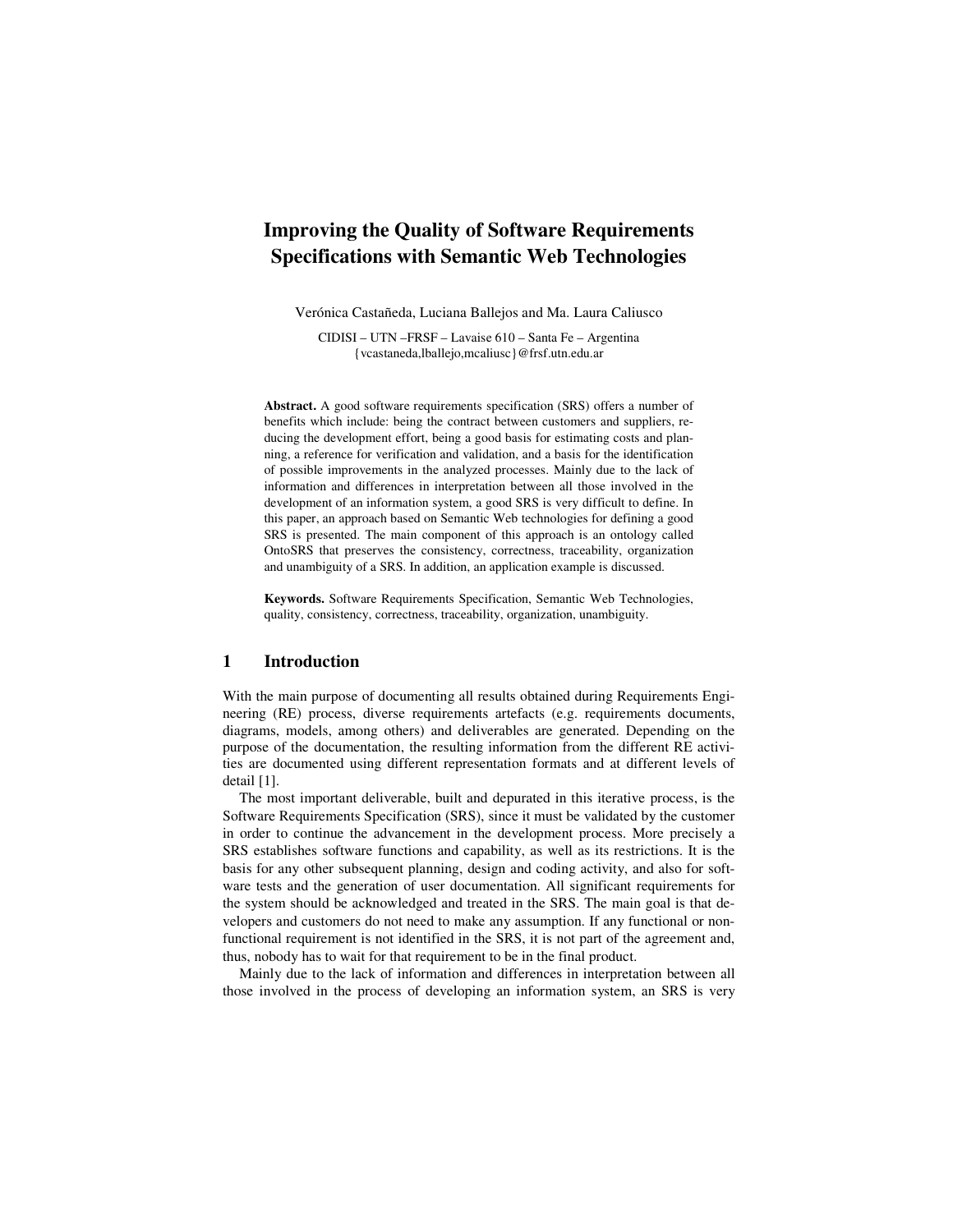difficult to define [2]. Some of the common risks which arise when this document is generated are:

- ─ *Ambiguous Requirements:* which produce waste of time and repeated work. Their origin resides in the diverse stakeholders, who produce diverse interpretations for the same requirement. Moreover, the same stakeholder can interpret in diverse ways the same requirement. Ambiguity leads to erroneous product tests or to the implementation of new tests supposing fails in their construction.
- ─ *Insufficient specifications:* can produce the absence of key requirements. This leads to developers' frustration, since their work is based on incorrect suppositions and, thus, the required product is not developed, which displeases customers.
- ─ *Requirements not completely defined:* which complicate planning tasks and project monitoring. Requirements poor understanding leads to optimistic estimations, which turns against when agreed limits are surpassed.

The incomplete and ambiguous SRS definition directly affects software development projects [3]. Then, a tool for reducing the differences in interpretation between all those involved in the RE process with the aim of mitigating the aforementioned risks is needed.

With the emergence of the Semantic Web and the technologies for its realization, the possibility of applying ontologies as a means to define the semantics of information and knowledge are growing in different domains [4]. An ontology, from the point of view of software engineering, can be seen as a representational artefact that specifies a vocabulary of a given domain [5]. Ontologies are responsible for defining the terms used to describe and represent a given area of knowledge. An ontology serves to facilitate the communication between different actors in a domain by providing a common language and common understanding or comprehension of the conceptualization of the domain, reducing ambiguity and, terminological and semantic conflicts in a given area of knowledge [6].

There is an increasing amount of research devoted to utilizing ontologies in Software Engineering (SE) in general and RE in particular. A review of the latter can be found in [7]. In RE, ontologies were used separately for describing the semantics of the requirements specification documents, for the representation of requirements knowledge and for the representation of the requirements domain without taking into account quality criteria in an integrated way.

The contribution of this paper is an ontology-based approach for defining a good SRS. The main component of this approach is an ontology for conceptualizing the SRS called OntoSRS whose main objective is to guide stakeholders in the definition of a SRS maintaining the following SRS qualities: consistency, unambiguity, correctness, organization and traceability.

This paper is organized as follows. Section 2 introduces the main concepts around the proposed approach. Section 3 shows the generation of the OntoSRS. Section 4 presents an extension of the OntoSRS. Section 5 presents an application of the extended OntoSRS in a real case study. Finally, Section 6 discusses the results of the research and states future research directions.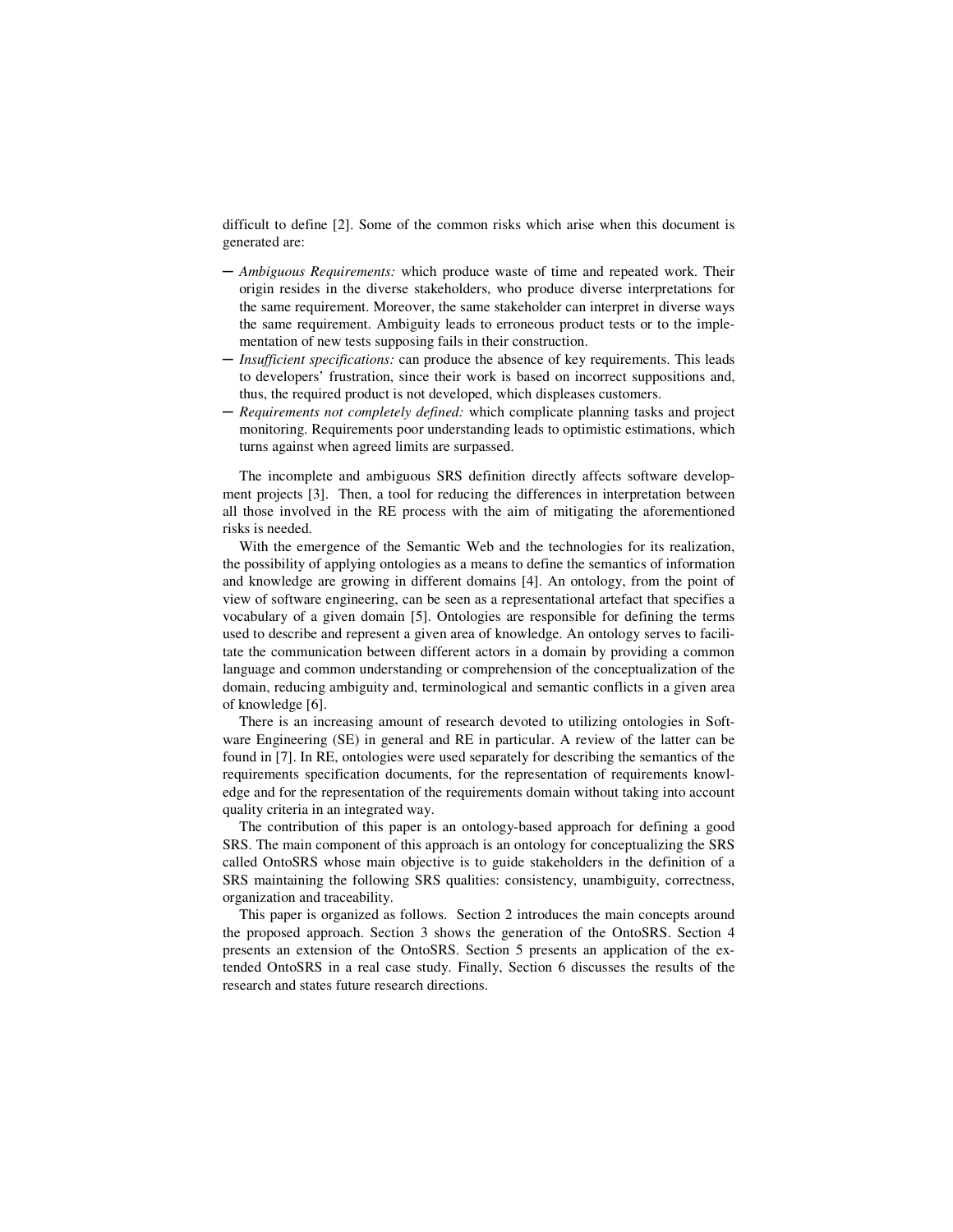# **2 Background**

# **2.1 Semantic Web Technologies**

#### **2.b.1. Ontology Definition**

In computer science, an ontology is understood as a representational artifact for specifying the semantics or meaning about the information or knowledge in a certain domain in a structured form [8]. From a pragmatic viewpoint, an ontology is a representational artefact whose representational units are: *terms*, *relations*, *instances*, *axioms* and *rules*. A *term* is a word or group of words representing an entity from the domain of discourse. An *instance* is a certain individual of a corresponding entity in the domain of discourse. A term representing an entity and its instances are related by the association *instance-of*. *Relations* are elements that glue together other ontology elements. A classification of the relations can be found in Caliusco et al. [9]. *Axioms* serve to represent sentences that are always true in the considered domain properties. *Rules* are logical sentences used to express the features of a domain, i.e. business rules [6].

An ontology is used to describe the meaning of the entities belonging to a certain domain, and its main characteristic is that it allows reasoning about the properties of that domain.

# **2.b.2. Ontology Development Methodologies**

Several methodologies for developing ontologies have been described during the last two decades [10-11]. The objective of these methodologies is to define a strategy for identifying key concepts in a given domain, their properties and the relationships between them; identifying natural language terms to refer to such concepts, relations and attributes; and structuring domain knowledge into explicit conceptual models.

In literature, two groups of methodologies can be figured out. The first one is the group of experience-based methodologies represented by the Grüninger and Fox methodology defined in the TOVE project [12] and by the Uschold and King methodology based on the experience of developing the Enterprise Ontology [13]. The second one is the group of methodologies that propose a set of activities to develop ontologies based on their life cycle and the prototype refinement, such as the METHONTOLOGY methodology [6], the Ontology Development 101 Method [14] and the methodology defined by Brusa et al. [15].

# **2.b.3. Ontology Representation Languages**

Different languages exist for ontology representation in a machine-interpretable way. Ontology languages are usually declarative languages commonly based on either firstorder logic or description logic. The ones based on first-order logic have higher expressive power, but computational properties such as decidability are not always achieved due to the complexity of reasoning [16]. The most popular language based on description logic is OWL DL, which have attractive and well-understood computational properties [17].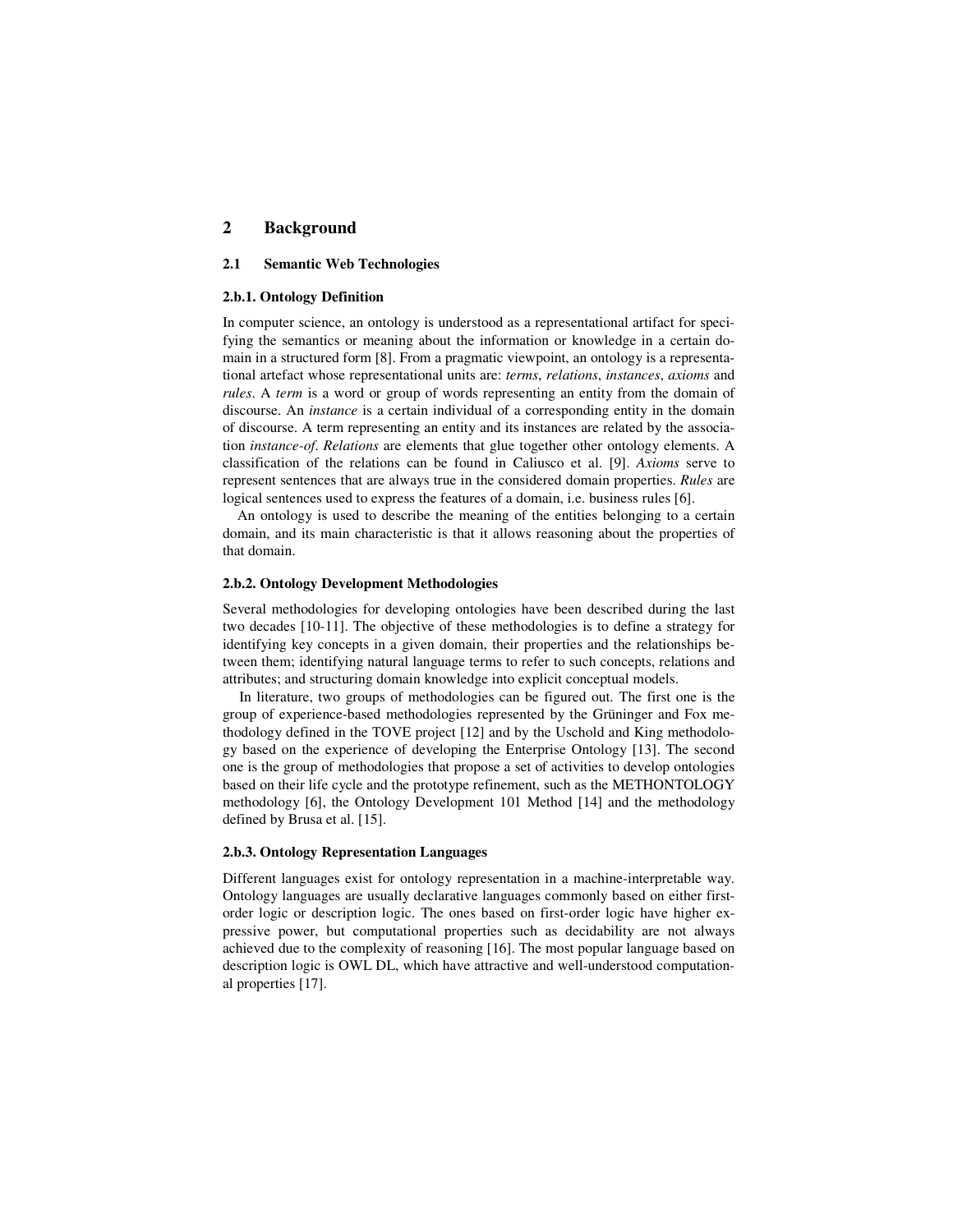The main ontology component is a set of rules. Considering that the OWL language is the standard for implementing an ontology and that it is not always enough to do certain deductions, then it is needed to combine OWL with other representation formalism as rules. One of the integration approaches is the Semantic Web Rule Language (SWRL), which aims to be the standard rule language of the Semantic Web. It provides the ability to express Horn-like rules. SWRL allows users to write rules that can be expressed in terms of OWL concepts and can reason about OWL individuals [18].

In order to extract information from OWL ontologies a query language is needed. The most powerful language is SQWRL, which is based on the SWRL rule language and uses SWRL's strong semantic foundation as its formal underpinning. The resulting language provides a small but powerful array of operators that allows users to construct queries on OWL ontologies. SQWRL also contains a novel set operators that can be used to perform closure operations to allow limited forms of negation as failure, counting, and aggregation [19].

# **2.2 SRS Quality Criteria**

In RE, quality criteria can be defined for each individual requirements artifact or requirements document, as well as for an entire requirements document (SRS) or for specific sections in the document. Thus, the quality criteria defined for the SRS can be used during the RE process in a constructive or analytic manner.

Different works defining criteria for evaluating the quality of a SRS can be found in literature [1], [20-22]. Many of them describe needed attributes for the SRS as a whole. Nevertheless, other authors describe characteristics to be demanded for each specified requirement in order to affirm the SRS complies with them. In this work, the following criteria are considered:

#### **2.2.a. Consistency**

A SRS is consistent if and only if no subset of individual requirements stated therein is in conflict.

Some authors consider this attribute as "Internal Consistency". Meanwhile, they consider "External Consistency" when no individual requirement states in conflict with no other project documentation [1].

# **2.2.b. Correctness**

A SRS is correct if and only if every requirement represents something required of the system to be built, i.e., every requirement in the SRS contributes to the satisfaction of some need, and all needs are considered in the specification.

# **2.2.c. Traceability**

An SRS is traceable if and only if it is written in a manner that facilitates the referencing of each individual requirement. The origin of each of its requirements must be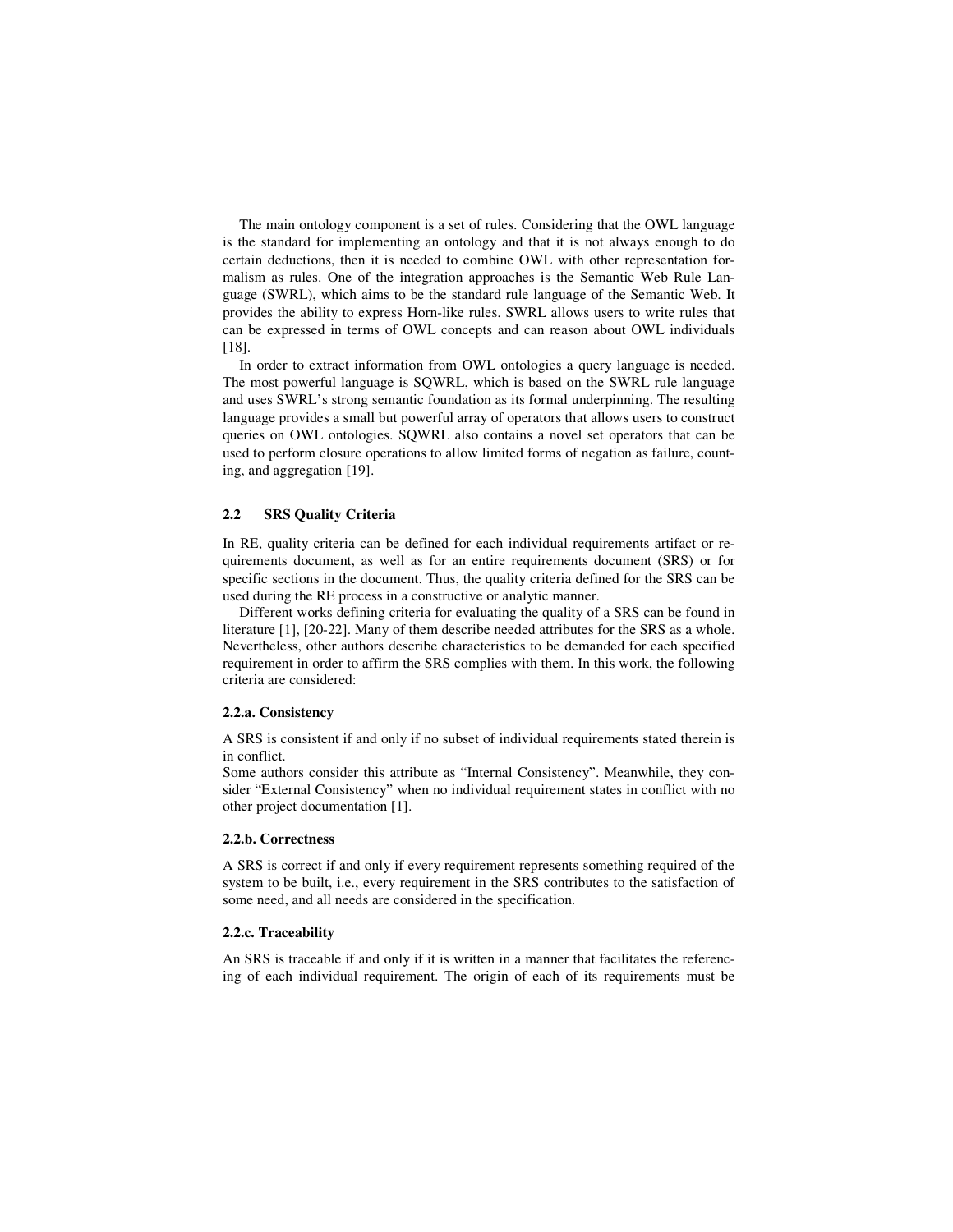clear. This implies that every requirement that has a basis is cross-referenced to that basis.

### **2.2.d. Unambiguity**

An SRS is unambiguous if and only if every requirement stated therein has only one possible interpretation. As a minimum, this requires that each characteristic of the final product is described using a single unique term.

#### **2.2.e. Organization**

An SRS is organized if and only if its content is arranged, so that information and logical relationships among adjacent sections is apparent and can be easily located by readers. One way is to follow any of the many SRS standards.

# **3 Building OntoSRS**

Considering that an ontology is an artefact intended to avoid the ambiguity of a set of concepts in a given domain, using an ontology of the SRS minimize the ambiguity in the definition of the requirements of a software system. In this work is proposed an ontology called OntoSRS.

With the aim of defining an organized SRS, the OntoSRS is based on the 830 standard defined by the IEEE [22]. The IEEE standard [22] recommends a set of practices for the SRS generation, proposing a structure for it, plus an explanation of the features or qualities that must be considered in the generation of this document is given.

In order to build the OntoSRS an adaptation of the methodology defined by Brusa et al. [15] was followed since this methodology gather the best practices for ontology building. In the next subsections, the activities that were carried out are described.

# **3.1 Specification subprocess**

#### **Activity 1: Describing the domain**

According to the 830 standard defined by the IEEE [22], a SRS establishes the functions and capacity of the software, as well as its restrictions. The SRS is a specification for a particular software product, program, or set of programs that performs certain functions in a specific environment. The SRS may be written by one or more representatives of the supplier, one or more representatives of the customer, or by both.

The basic issues that the SRS writer(s) shall address are the following:

a) Functionality. What is the software supposed to do?

b) External interfaces. How does the software interact with people, the systems hardware, other hardware, and other software?

c) Performance. What is the speed, availability, response time, recovery time of various software functions, etc.?

d) Attributes. What are the portability, correctness, maintainability, security, etc. considerations?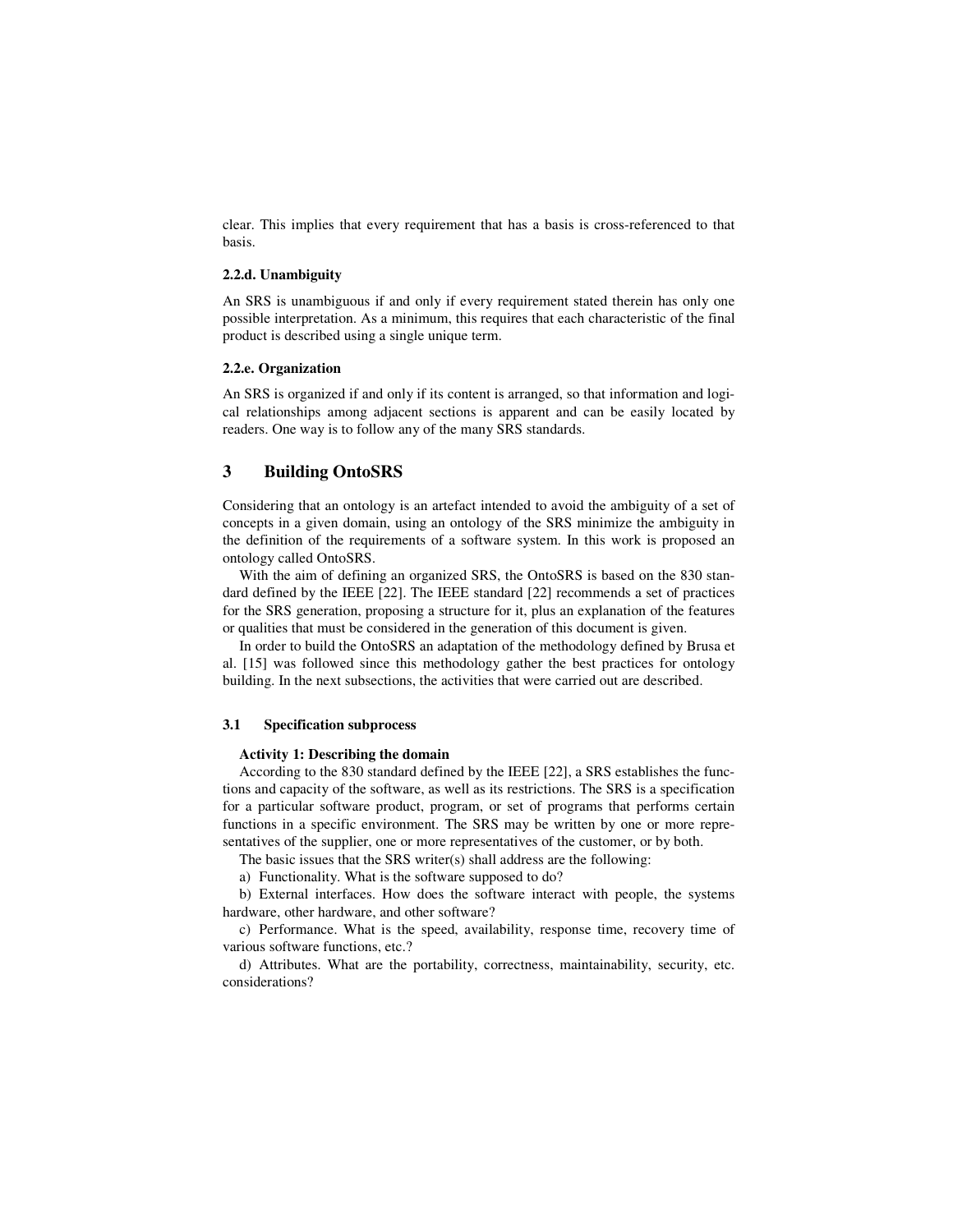e) Design constraints imposed on an implementation. Are there any required standards in effect, implementation language, policies for database integrity, resource limits, operating environment(s) etc.?

#### **Activity 2: Elaborating motivating scenarios and competency questions**

A motivating scenario describing the main features of the elaboration of a good SRS was defined according to the IEEE 830 standard [22], which is presented with an activity diagram in Figure 1. The template proposed by Brusa et al. [15] is used to describe it, on Table 1. Based on this scenario, simple and complex competency questions arise, some of them are shown in Table 2. Competency questions (CQs) are questions at a conceptual level, informally written in natural language, which the ontology should be able to answer [12].



**Fig. 1.** Activity diagram of the SRS generation process.

#### **Activity 3: Determining the ontology goal and scope**

The ontology goal is to give support to the stakeholders to accomplish a complete, consistent, organized, traceable, and unambiguous SRS.

This ontology only assure an improvement in the definition of a SRS with the characteristics mentioned above, it doesn't guarantee the correctness, verifiability, modifiability, and traceability of the document.

#### **3.2 Concretization subprocess**

### **Activity 1: Defining classes and class hierarchy**

Using the middle out strategy a list of terms that represents the most important entities in the SRS generation was created. It does not include partial or total overlapping of terms, synonyms, properties and relations. From that list of terms a UML diagram was elaborated with the hierarchy relations among those terms.

From the class hierarchy diagram, disjoint classes, exhaustive decompositions and partitions were identified. In Figure 2 an excerpt of the UML class hierarchy is shown.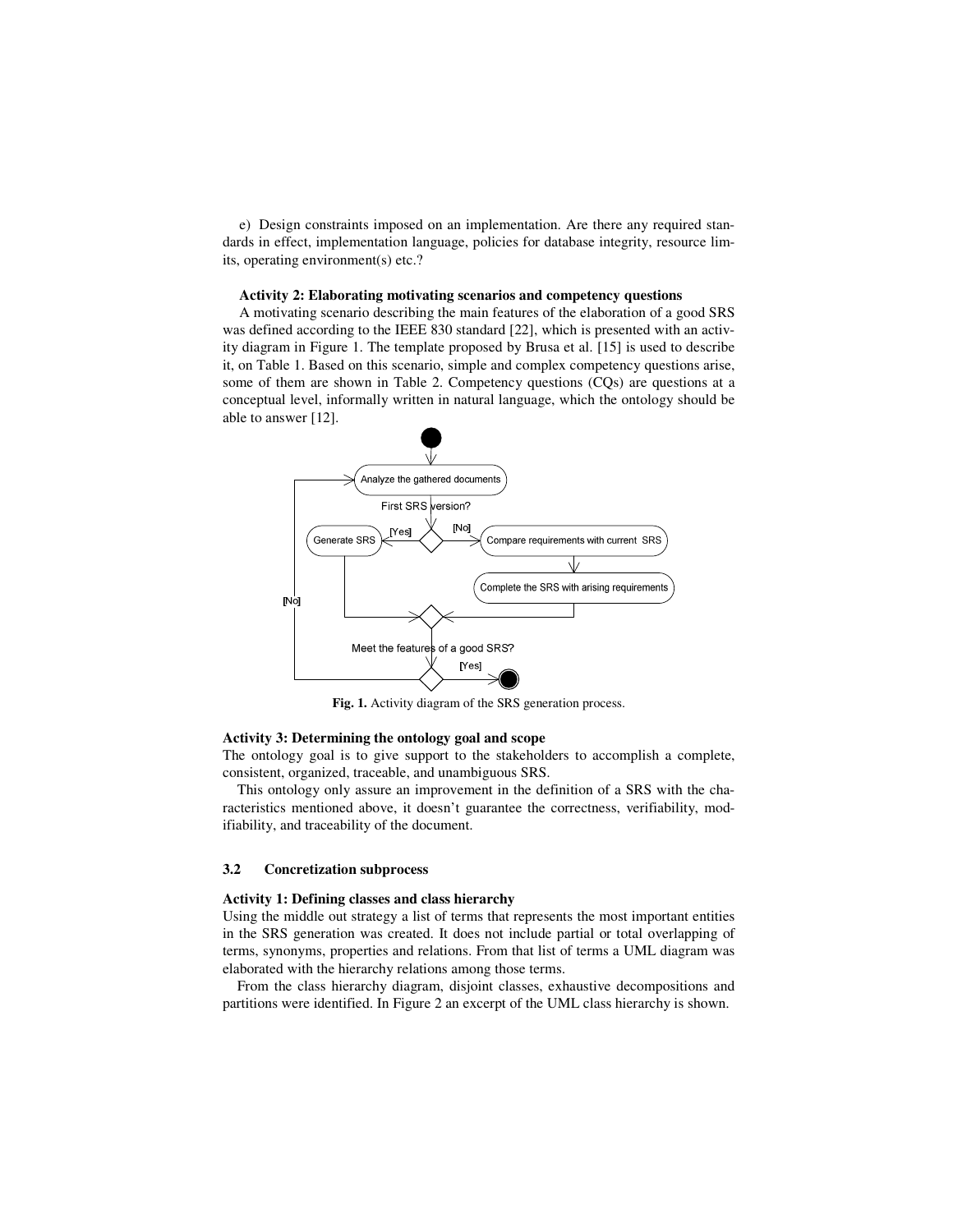| <b>Table 1.</b> Scenario of the elaboration of a good SRS. |  |
|------------------------------------------------------------|--|
|------------------------------------------------------------|--|

| Scenario number | 1                                                                          |                                                                       |  |  |
|-----------------|----------------------------------------------------------------------------|-----------------------------------------------------------------------|--|--|
| Name            | Iteration of a good SRS                                                    |                                                                       |  |  |
| Description     | Activities involved in each iteration of a good SRS.                       |                                                                       |  |  |
| Site            | Customer's organization                                                    |                                                                       |  |  |
| Actors          | Customer - Supplier - User - Stakeholders                                  |                                                                       |  |  |
| Pre-            | The customer needs a software product and he/she is willing to collabo-    |                                                                       |  |  |
| requirements    | rate in the elaboration process of the SRS.                                |                                                                       |  |  |
| Associated      | The customer is acquainted of the software needs and the operations and    |                                                                       |  |  |
| requirements    | interaction of the user with the software product.                         |                                                                       |  |  |
|                 | $\mathbf{1}$                                                               | Analyze the gathered documents during the RE activities.              |  |  |
| Normal se-      | $\overline{2}$                                                             | Generate the SRS                                                      |  |  |
|                 | 3                                                                          | Customers and suppliers must check if the SRS meet the characte-      |  |  |
| quence          |                                                                            | ristics of a good SRS according to the standard 830 of the IEEE.      |  |  |
|                 | $\overline{4}$                                                             | Customers and suppliers approve the new version of SRS.               |  |  |
| Alternative     | 2.1                                                                        | Complete the SRS with arising requirements                            |  |  |
| sequence        | 2.2                                                                        | Compare it with the previous version of the SRS.                      |  |  |
| Post-condition  | A resulting SRS complete, consistent and unambiguous.                      |                                                                       |  |  |
| Exceptions      | 3                                                                          | The SRS doesn't meet the characteristics of a good SRS according      |  |  |
|                 |                                                                            | to the standard 830 of the IEEE. Go to 1.                             |  |  |
|                 | $\overline{4}$                                                             | Customers and suppliers don't approve the new version of SRS.         |  |  |
|                 |                                                                            | Managing the great volume of information and knowledge generated by   |  |  |
|                 | the RE activities.                                                         |                                                                       |  |  |
| Main problems   | Ambiguous Requirements. Different stakeholders might produce different     |                                                                       |  |  |
|                 | interpretations for the same requirement.                                  |                                                                       |  |  |
|                 | Different stakeholders' backgrounds, perspectives and individual goals.    |                                                                       |  |  |
|                 | Requirements are not completely and consistently defined.                  |                                                                       |  |  |
|                 | Insufficient Specifications, which produce absence of key requirements.    |                                                                       |  |  |
|                 | Dynamic, changing requirements: which require constant requirements        |                                                                       |  |  |
|                 | revision in order to help to understand new clients' needs and to identify |                                                                       |  |  |
|                 |                                                                            | how they can be satisfied.                                            |  |  |
| Main terms      |                                                                            | Stakeholder, customer, supplier, software requirements specification, |  |  |
|                 | requirements.                                                              |                                                                       |  |  |

**Table 2.** Competency questions

| Given a domain entity, what are the require-   | Are the dynamic requirements contradictory   |
|------------------------------------------------|----------------------------------------------|
| ments related to it?                           | with other requirements?                     |
| Is the SRS unambiguous?                        | Does a certain term a unique meaning?        |
| Is a certain non functional requirement speci- | Do different words have the same meaning?    |
| fied in the SRS?                               |                                              |
| Is a certain functional requirement specified  | How do different requirements relate to each |
| in the SRS?                                    | other?                                       |

# **Activity 2: Identifying class relations, attributes and properties**

The next step is the elaboration of a table that reflects the relations, the domain and range, cardinality and inverse relations. The relation direction depends on competency questions to be solved and the possible conflicts with other represented class restrictions. An excerpt of the table built during this activity is shown in Table 3. In addition, from this table a UML diagram was developed. An excerpt of it is shown in Figure 3.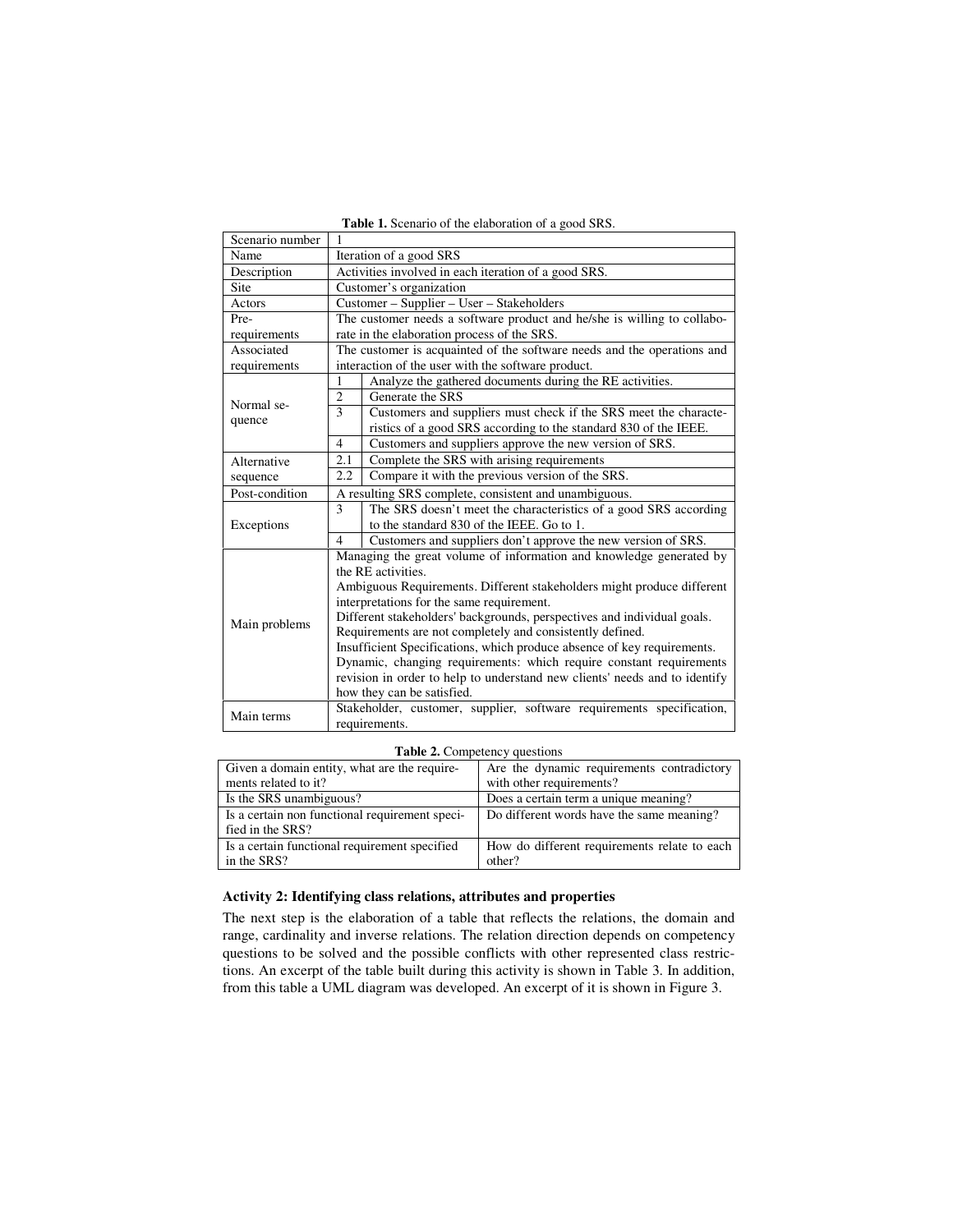

**Fig. 2.** An excerpt of the class hierarchy in UML.

**Table 3.** An excerpt of the relation table of the SRS ontology

| Class name          | <b>Relation</b>       | Cardi-<br>nality | Class name                                 | <b>Inverse</b><br>relation |
|---------------------|-----------------------|------------------|--------------------------------------------|----------------------------|
| <b>SRS</b>          | <b>SRSHas</b>         |                  | Introduction                               | isPartOf                   |
| <b>SRS</b>          | <b>SRSHas</b>         |                  | Overall description                        | isPartOf                   |
| <b>SRS</b>          | <b>SRSHas</b>         |                  | Specific requirements                      | isPartOf                   |
| <b>SRS</b>          | <b>SRSHas</b>         |                  | Index                                      | <i>isPartOf</i>            |
| <b>SRS</b>          | <b>SRSHas</b>         | 0.1              | Apendix                                    | <i>isPartOf</i>            |
| Introduction        | introductionHas       |                  | Definitions, acronyms<br>and abbreviations | isPartOf                   |
| Introduction        | introductionHas       |                  | Overview                                   | isPartOf                   |
| Introduction        | introductionHas       |                  | Purpose                                    | isPartOf                   |
| Overall description | overallDescriptionHas |                  | Product Perspective                        | isPartOf                   |
| Overall description | overallDescriptionHas |                  | <b>Product Functions</b>                   | isPartOf                   |
| Overall description | overallDescriptionHas |                  | User characteristic                        | isPartOf                   |
| Overall description | overallDescriptionHas |                  | Constraint                                 | isPartOf                   |



**Fig. 3.** An excerpt of the UML class diagram.

# **Activity 3: Representing axioms and restrictions**

Once class relations, attributes and properties are identified, along with the scenario template, the next step is to analyze the restrictions among them.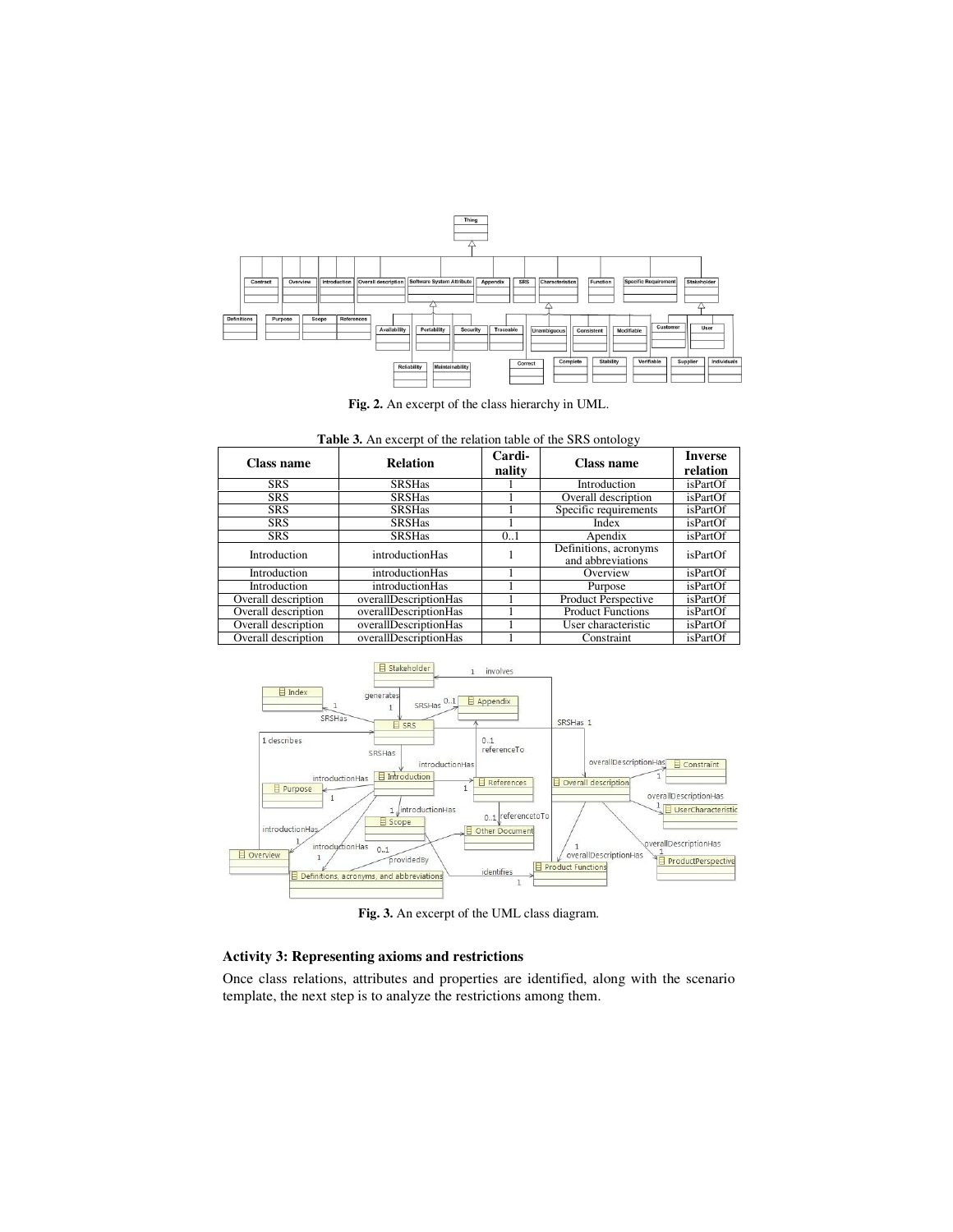The rules are formally represented in Description Logic. For example, the following axiom states that a Software Requirements Specification is composed of an Introduction, an Overall Description, Specific Requirements, an Index and it could contain an Appendix.

 $SoftwareRequired$  rementSpecification =

- (∀SRSHas.Introduction∧∃SRSHas.Introduction)∧
- (∀SRSHas.OverallDescription^∃SRSHas.OverallDescription)^
- (∀SRSHas.SpecificRequirement ^ ∃ SRSHas.SpecificRequirement) ^
- $(\forall \, \text{SRSHas}.\text{Index} \land \exists \, \, \text{SRSHas}.\,\text{Index}) \land (\forall \, \text{SRSHas}.\text{Appendix})$

## **3.3 The implementation subprocess**

#### **Activity 1: Creating a computational ontology**

Protégé was chosen to implement the ontology because it is extensible and provides a plug-and-play environment that makes it a flexible base for rapid prototyping and application development. The OntoSRS ontology was implemented in OWL by using the Protégé<sup>1</sup>, which is an open source editor. Figure 4 shows the logical view window.



**Fig. 4.** Protégé Logical view window for the OntoSRS ontology.

### **Activity 2: Verifying the ontology**

With the aim of verifying the ontology, the correctness of the ontology, consistency, completeness and conciseness have to be proved [6].

•*Consistency*. A given definition is consistent if the individual definition is consistent and no contradictory sentences can be inferred using other definitions and axioms.

 $\overline{a}$ 

<sup>1</sup> http://protege.stanford.edu/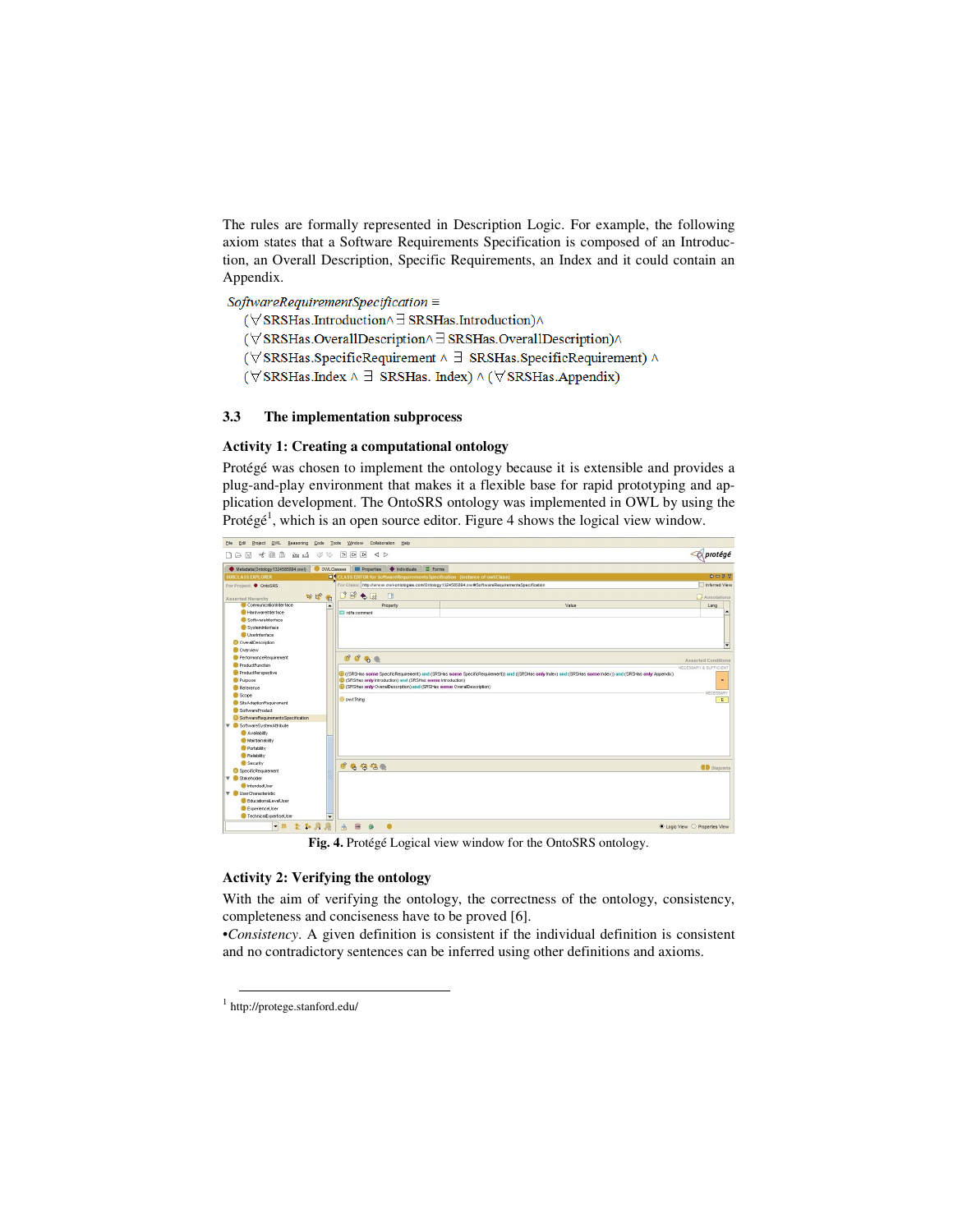•*Completeness*. In fact, cannot be proved either the completeness of an ontology or the completeness of its definitions, but we can prove both the incompleteness of an individual definition, and thus deduce the incompleteness of an ontology, and the incompleteness of an ontology if at least one definition is missing regards to the established reference framework.

•*Conciseness*. An ontology is concise if it does not store any unnecessary or useless definitions, if explicit redundancies do not exist between definitions, and redundancies cannot be inferred using other definitions and axioms.

Two main types of measurement for verification could be identified: structural measures and formal measures. The first one is required to graphically representing the ontology. The second implies to use a reasoner. In this study case, the OWLViz and OntoViz plugins of the Protégé were used to compare the computable ontology with the designed in UML (see Section 3.2 - Activity 2). On the other hand, the reasoner Pellet which is included in the Protégé editor was used<sup>2</sup>.

# **Activity 3: Validating the ontology**

In order to validate the computable ontology, the competency questions defined in Process 1 were codified by using the SPARQL query language<sup>3</sup>. Then, they were executed with the aim of checking if the competency questions are being correctly answered by the OntoSRS.

# **4 Extending the OntoSRS**

The SRS should be unambiguous both to those who create it and to those who use it. However, these groups often do not have the same background and therefore do not tend to describe software requirements in the same way. Within the requirements engineering, one artefact that describes the terminology of a given domain from the users and designers perspectives is the Lexicon Extended Language (LEL) [23]. LEL is a representation of the terminology in the application language, which is classified in four categories: object, subject, verb, and state. Each term is described in two ways. The former, notion, is the denotation of the term indicating its meaning, who is, when it occurs, which process involves. The latter, behavioural response, describes the connotation of the term indicating the effects that such term generates on others terms and the effects that other terms generate on it.

In order to fulfill the previous objective, an ontology that conceptualizes the LEL, called OntoLEL, was built. It was done following the same steps as those for creating OntoSRS which were previously explained. This ontology is shown in the Figure 5.

In addition, the use of LEL contributes to maximize the correctness since some requirements can be associated with at least one impact defined in the LEL, assuring that the requirement represents something demanded to the system to be built. Another requirement criterion for a good SRS is the traceability which is achieved when the origin of each individual requirement is clearly defined. In Figure 6 is shown how

 $\overline{\phantom{0}}$ 

<sup>&</sup>lt;sup>2</sup> Support about the integration of Protégé and Pellet can be found in http://protege.stanford.edu/

<sup>3</sup> Specifications can be found in http://www.w3.org/TR/rdf-sparql-query/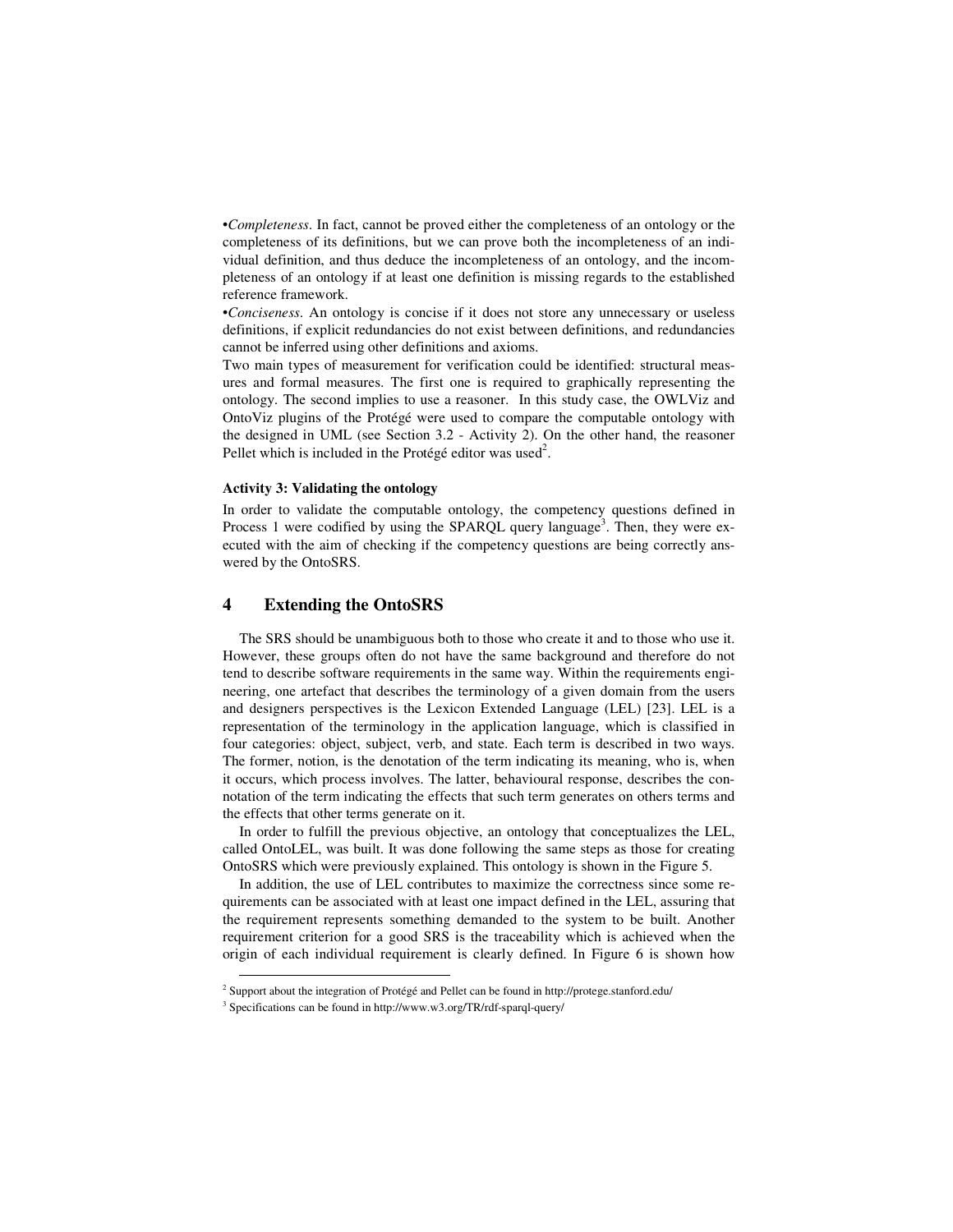

some of the elements defined in the LEL ontology are related with some of the elements of the OntoSRS.

**Fig. 6.** Some relationships between OntoSRS and OntoLEL.

# **5 Study Case**

In order to exemplify the proposal, an excerpt of the well-known Meeting Scheduler System also considered by Breitman and Sampaio do Prado Leite [24] will be used.

In general, RE methodologies and techniques describe concepts, scenarios and situations of the business process, either the current observable process or the future one, when considering the application implementation [25]. Thus, these techniques can be applied in two ways. In the last case, when considering future situations, the generated documentation contains the most of the requirements, which must be considered in the SRS creation, thus, the evaluation of diverse quality criteria for SRS such as traceabil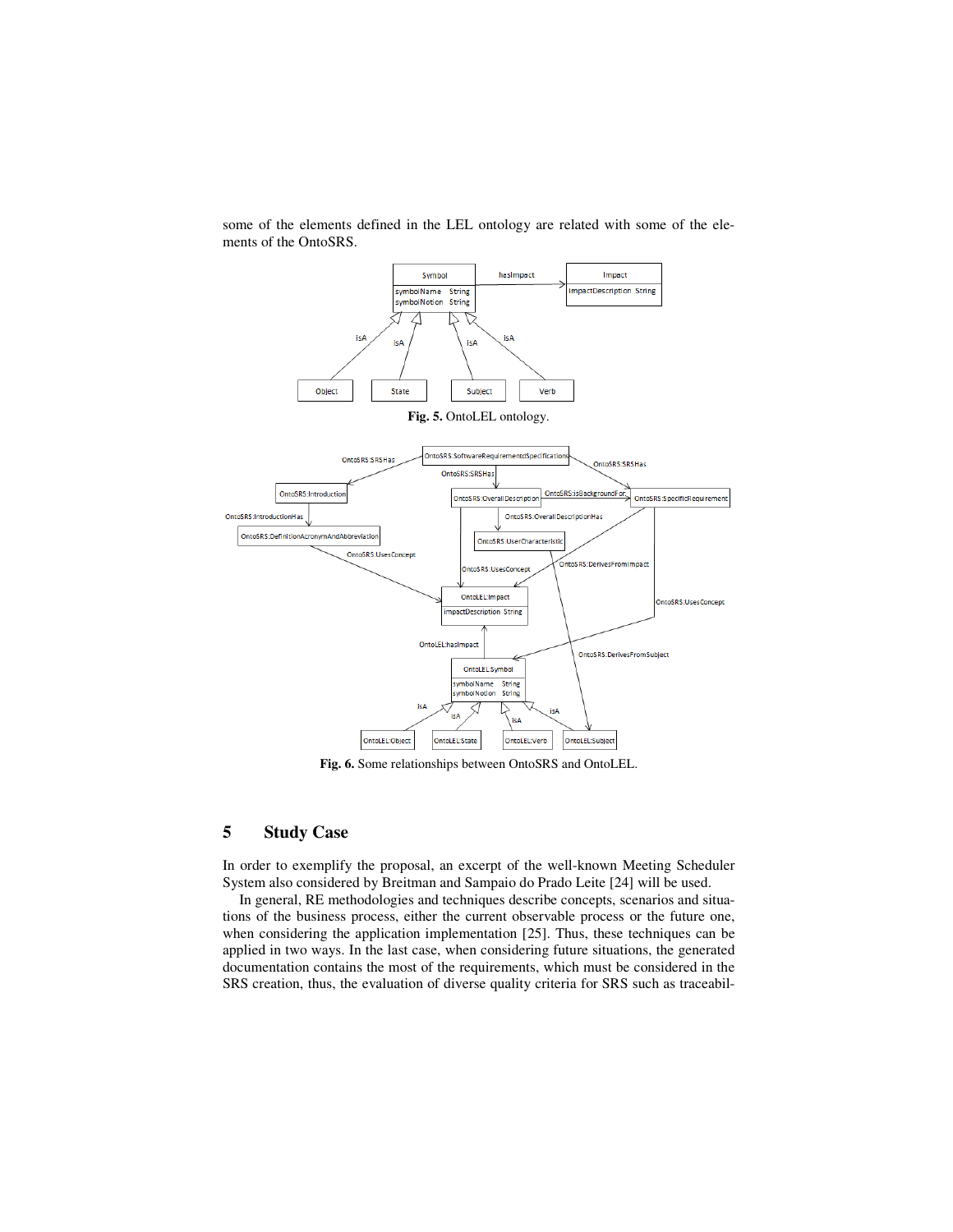ity or correctness can be improved with the consideration of LEL documentation, and much more, of its ontology.

 LEL is one of those techniques, capable to be applied in the "as is" situation, or, even, in the "to be" situation. Figure 7 shows the LEL documentation for Initiator, one of the actors for the Meeting Scheduler System, considering the "to be" situation.

|                                                 | LEL           |
|-------------------------------------------------|---------------|
| <b>Initiator</b>                                | type: subject |
| Notion:                                         |               |
| Person that invites other meeting participants. |               |
| He or she may be a participant.                 |               |
| Impacts:                                        |               |
| Defines meeting goal.                           |               |
| Defines meeting date.                           |               |
| Defines meeting agenda.<br>٠                    |               |
| Is responsible for meetings cancellations.<br>٠ |               |
| Invites participants.<br>٠                      |               |
| Asks participants for assistance confirmation.  |               |

**Fig. 7.** Initiator LEL for Meeting Scheduler System.

In general, when LEL technique is applied for the "to be" situation (considering the application under analysis), and the symbol being described is a "subject", functional requirements can be derived from the impacts defined for the LEL. Thus, with the aim to exemplify how LEL and SRS elements are related, Figure 8 shows the ontology instantiation for the example.



**Fig. 8.** Ontology instantiation.

# **6 Discussion and Future Research Directions**

Diverse authors describe the benefits of using ontologies along software development projects [5], [26]. Specifically in RE phases, the major benefit can be obtained when using an ontology in the SRS creation, since it guides the specification process for obtaining a quality SRS. This goal can be reached through the application of OntoSRS, based on the IEEE 830 Standard [21], in order to ensure the organization quality crite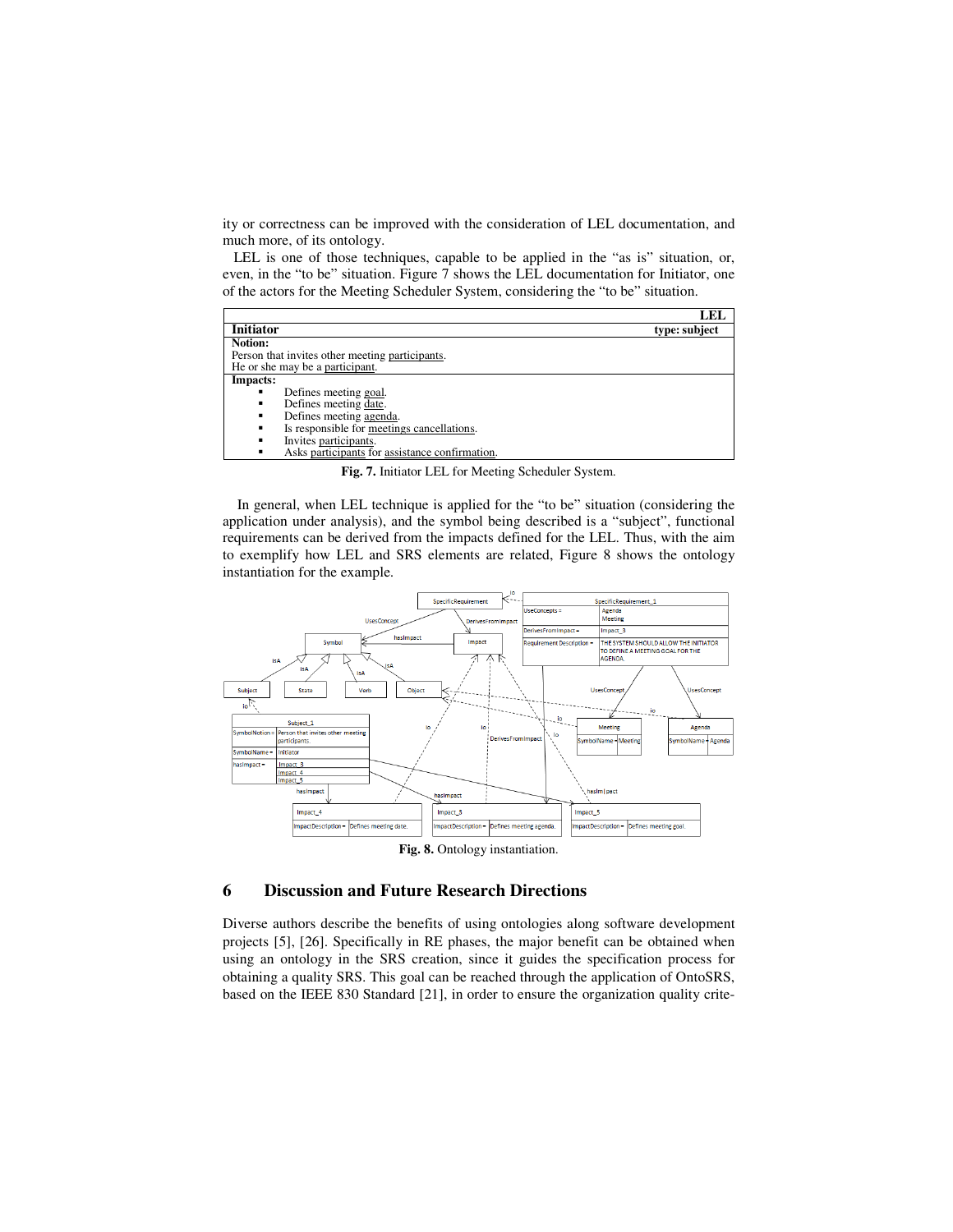rion. In addition, in this paper this ontology was greatly enhanced by relating it with an ontology for LEL specification, with the aim of describing a given domain by using a common vocabulary. This improves the unambiguity, correctness and traceability quality criteria.

Another advantage of using a computable ontology for supporting the definition of a SRS is the possibility to automatically validate its quality. The OWL language allows consistency checking of an ontology, which means that the ontology does not contain any contradictory axioms. Some axioms were added to the OntoSRS that restrict the definition of the SRS (see Section 3.2 - Activity 3). Then, the consistency of the OntoSRS can be checked, ensuring in some way the consistency of the SRS.

On the other hand, OWL does not reason about indivuals of the ontology. Then, in order to validate the quality criteria that involve instances, SWRL rules and SQWRL can be used. As an example, the following one implements traceability validation for the SRS:

*SoftwareRequirementSpecification(?srs) ^ SpecificRequirement (?r) ^ SRSHas(?srs, ?r) ^ Impact(?i) ^ derivedFromImpact(?r, ?i) ^ sqwrl:makeSet(?s, ?r) ^sqwrl:isEmpty(s)* → *notTraceable(?srs)* 

In case all rule components are true, the *?srs* instance is classified as *notTraceable*. This rule infers that an *SRS* is not traceable if the set of requirements specified in the SRS that has associated an impact defined in the LEL is empty. This is a preliminary rule that demonstrates the usefulness of rules applied to the extended OntoSRS for deducing the SRS quality criteria. The current work is devoted to analyze the approaches for measuring the quality criteria considered in this paper, in order to implement the most suitable ones.

In the definition of a SRS, the knowledge related with the specific requirements is also important. In the literature, different classifications of requirements and ontologies for conceptualizing them can be found. An overview of them is presented in Castañeda et al. [7]. In this sense, future work will be conducted in order to incorporate this kind of ontology in the proposed approach and, thus, study how quality criterion is affected.

#### **References**

- 1. Pohl, K.: Requirements Engineering: Fundamentals, Principles, and Techniques. Springer (2010).
- 2. Noppen, J., van den Broek, P., Aksit, M.: Imperfect requirements in software development. In P. Sawyer, B.P., (Eds.): Requirements Engineering for Software Quality - REFSQ 2007, LNCS 4542, Springer-Verlag Berlin Heidelberg, pp. 247-261 (2007).
- 3. Alexander, I.F., Stevens, R.: Writing Better Requirements. Pearson Education (2002).
- 4. Shadbolt, W.H., Berners-Lee, T. The semantic web revisited. IEEE Intelligent Systems, 21(3), pp. 96-101 (2006).
- 5. Happel, H.J., Seedorf, S.: Applications of ontologies in software engineering. In: International Workshop on Semantic Web Enabled Software Engineering (SWESE'06) (2006).
- 6. Gómez-Pérez, A., Fernández-López, M., Corcho, O.: Ontological Engineering, Springer, Heidelberg (2004).